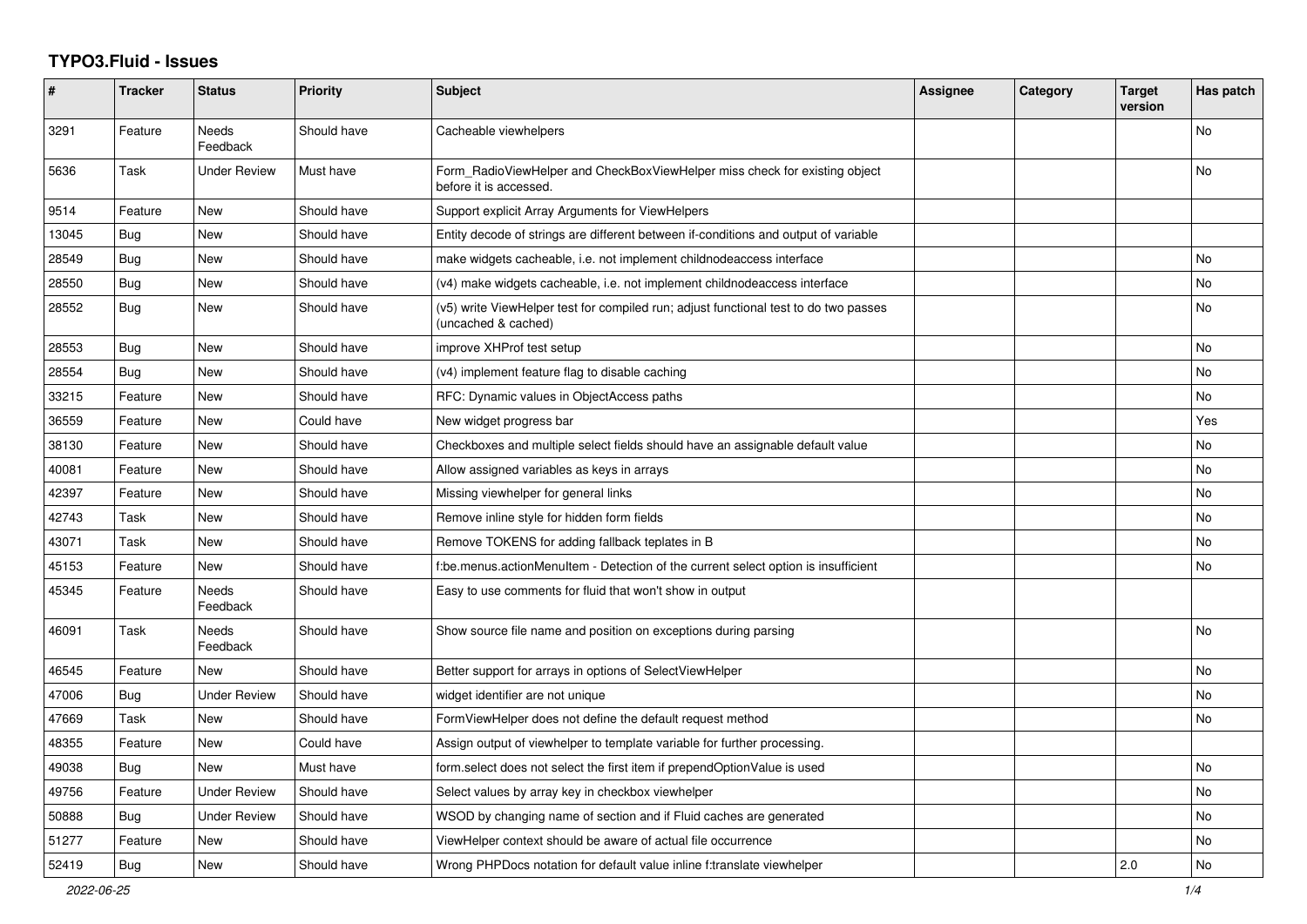| #     | <b>Tracker</b> | <b>Status</b>       | <b>Priority</b>      | Subject                                                                                                | <b>Assignee</b> | Category    | <b>Target</b><br>version | Has patch |
|-------|----------------|---------------------|----------------------|--------------------------------------------------------------------------------------------------------|-----------------|-------------|--------------------------|-----------|
| 52536 | Bug            | <b>Under Review</b> | Should have          | Errorclass not set if no property-attribute set                                                        |                 |             |                          |           |
| 52591 | Bug            | New                 | Should have          | The Pagination Widget broken for joined objects                                                        |                 |             |                          | No        |
| 56237 | Task           | New                 | Should have          | in-line (Condition) View Helpers should not evaluate on parsing                                        |                 |             |                          | No        |
| 57885 | Bug            | New                 | Must have            | Inputs are cleared from a second form if the first form produced a vallidation error                   |                 |             |                          | <b>No</b> |
| 58921 | Bug            | New                 | Should have          | f:form.* VHs crash if NOT inside f:form but followed by f:form                                         |                 |             |                          | No        |
| 58983 | Bug            | <b>New</b>          | Should have          | format.date does not respect linebreaks and throws exception                                           |                 |             |                          | No        |
| 60271 | Feature        | New                 | Should have          | Paginate viewhelper, should also support arrays                                                        |                 |             |                          | No        |
| 1907  | Feature        | New                 | Could have           | Default values for view helpers based on context                                                       |                 | Core        |                          |           |
| 3481  | Bug            | New                 | Should have          | Use ViewHelperVariableContainer in PostParseFacet                                                      |                 | Core        |                          | No        |
| 4704  | Feature        | New                 | Should have          | Improve parsing exception messages                                                                     |                 | Core        |                          |           |
| 7608  | Feature        | New                 | Could have           | Configurable shorthand/object accessor delimiters                                                      |                 | Core        |                          | Yes       |
| 10472 | Feature        | New                 | Could have           | Fluid Standalone distribution                                                                          |                 | Core        |                          | No        |
| 27607 | Bug            | New                 | Must have            | Make Fluid comparisons work when first element is STRING, second is NULL.                              |                 | Core        |                          | No        |
| 30555 | Feature        | New                 | Could have           | Make TagBuilder more extensible                                                                        |                 | Core        |                          | No        |
| 32035 | Task           | New                 | Should have          | Improve fluid error messages                                                                           |                 | Core        |                          | Yes       |
| 39990 | Bug            | New                 | Should have          | Same form twice in one template: hidden fields for empty values are only rendered<br>once              |                 | Core        |                          | No        |
| 46257 | Feature        | <b>Under Review</b> | Should have          | Add escape sequence support for Fluid                                                                  |                 | Core        |                          | No        |
| 62346 | Feature        | <b>New</b>          | Could have           | f:comment should have high precende                                                                    |                 | Core        | 3.x                      | No        |
| 8989  | Feature        | Needs<br>Feedback   | Could have           | Search path for fluid template files                                                                   |                 | View        |                          | No        |
| 38369 | Bug            | New                 | Must have            | Resource ViewHelpers should not fall back to request package                                           |                 | View        |                          | No        |
| 43072 | Task           | New                 | Should have          | Remove TOKENS for adding templates fallback in Backporter                                              |                 | View        |                          | No        |
| 45394 | Task           | New                 | Should have          | Forwardport Unit test for standalone view                                                              |                 | View        |                          | No        |
| 46289 | Bug            | Needs<br>Feedback   | Should have          | Enable Escaping Interceptor in XML request format                                                      |                 | View        | 2.0.1                    | <b>No</b> |
| 60181 | Feature        | New                 | Could have           | Caching mechanism for Fluid Views/Templates                                                            |                 | View        |                          | <b>No</b> |
| 8648  | <b>Bug</b>     | New                 | Should have          | format.crop ViewHelper should support all features of the crop stdWrap function                        |                 | ViewHelpers |                          | No        |
| 9950  | Task           | New                 | Should have          | Binding to nested arrays impossible for form-elements                                                  |                 | ViewHelpers |                          |           |
| 10911 | Task           | New                 | Should have          | Tx_Fluid_ViewHelpers_Form_AbstractFormViewHelper->renderHiddenIdentityField<br>should be more reliable |                 | ViewHelpers |                          | No        |
| 26658 | Task           | New                 | Won't have this time | Make Form ViewHelpers consistent                                                                       |                 | ViewHelpers |                          | No        |
| 26664 | Task           | New                 | Won't have this time | Clean up Form ViewHelpers                                                                              |                 | ViewHelpers |                          | No        |
| 30937 | <b>Bug</b>     | New                 | Should have          | CropViewHelper stringToTruncate can't be supplied so it can't be easily extended                       |                 | ViewHelpers |                          | Yes       |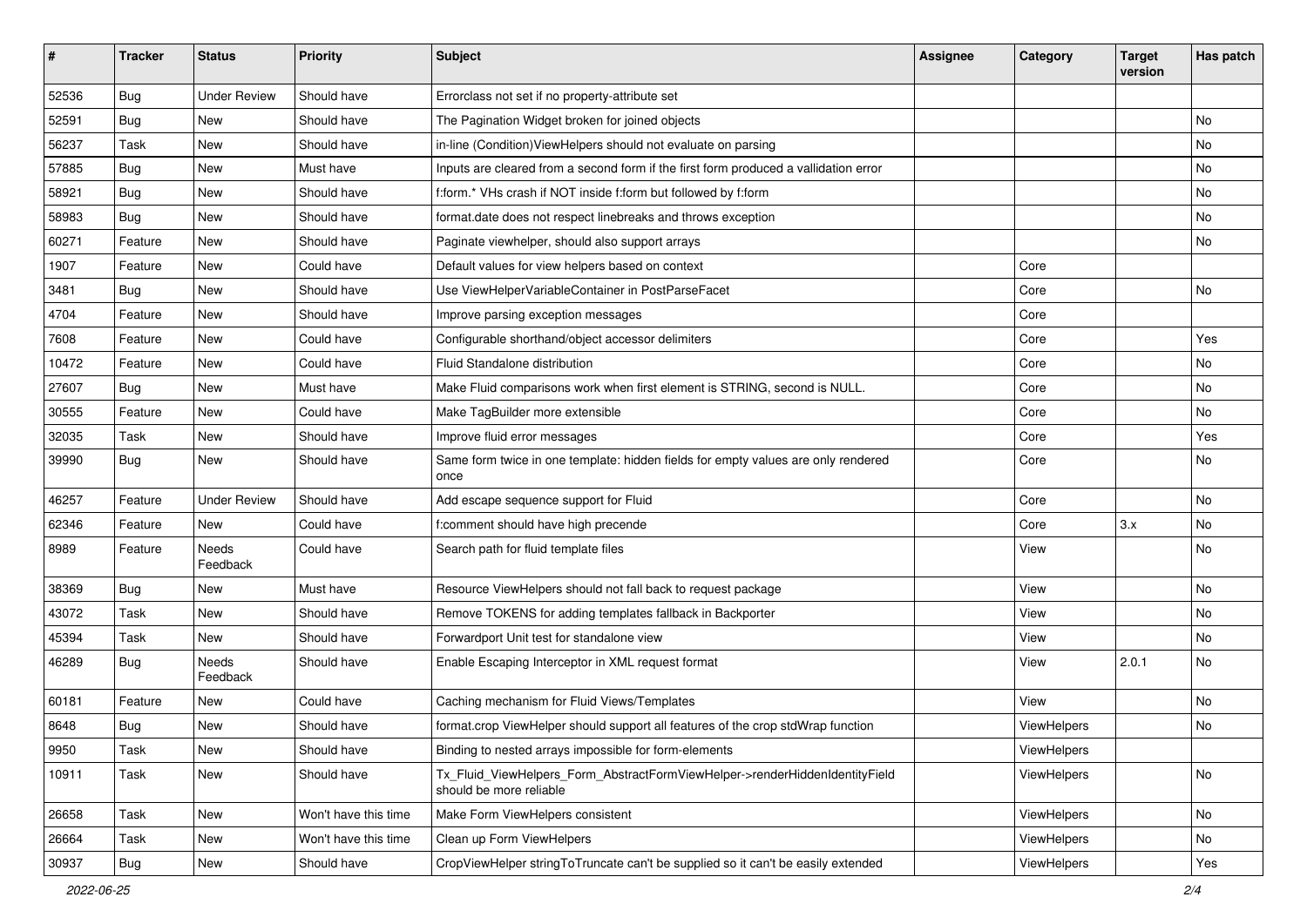| #     | <b>Tracker</b> | <b>Status</b>            | <b>Priority</b> | <b>Subject</b>                                                                                | <b>Assignee</b>             | Category           | <b>Target</b><br>version | Has patch |
|-------|----------------|--------------------------|-----------------|-----------------------------------------------------------------------------------------------|-----------------------------|--------------------|--------------------------|-----------|
| 34309 | Task           | New                      | Could have      | Unknown ViewHelpers cause exception - should be handled more graceful                         |                             | <b>ViewHelpers</b> |                          | <b>No</b> |
| 34682 | Bug            | <b>Under Review</b>      | Should have     | Radio Button missing checked on validation error                                              |                             | <b>ViewHelpers</b> |                          | <b>No</b> |
| 36410 | Feature        | New                      | Should have     | Allow templates to send arguments back to layout                                              |                             | ViewHelpers        |                          | No        |
| 37619 | <b>Bug</b>     | New                      | Should have     | Fatal Error when using variable in name attribute of Section ViewHelper                       |                             | <b>ViewHelpers</b> |                          | No        |
| 39936 | Feature        | New                      | Should have     | registerTagAttribute should handle default values                                             |                             | <b>ViewHelpers</b> |                          | No        |
| 40064 | <b>Bug</b>     | New                      | Must have       | Multiselect is not getting persisted                                                          |                             | <b>ViewHelpers</b> |                          | No        |
| 44234 | Bug            | <b>Under Review</b>      | Should have     | selectViewHelper's sorting does not respect locale collation                                  |                             | <b>ViewHelpers</b> | 2.1                      | No        |
| 49600 | Bug            | New                      | Should have     | f:form tag shown as a HTML on frontend                                                        |                             | ViewHelpers        |                          | No        |
| 51100 | Feature        | New                      | Must have       | Links with absolute URI should have the option of URI Scheme                                  |                             | ViewHelpers        |                          | <b>No</b> |
| 54284 | Bug            | <b>New</b>               | Should have     | Default Option for Switch/Case VH                                                             |                             | <b>ViewHelpers</b> |                          | No        |
| 60003 | Feature        | <b>New</b>               | Should have     | Add required-Attribute to f:form.password                                                     |                             | ViewHelpers        |                          | <b>No</b> |
| 60856 | Bug            | <b>New</b>               | Must have       | Target attribute not supported by the form viewhelper                                         |                             | <b>ViewHelpers</b> |                          | Yes       |
| 65424 | Bug            | Under Review             | Should have     | SelectViewHelper must respect option(Value Label)Field for arrays                             |                             | <b>ViewHelpers</b> |                          | No        |
| 31955 | Feature        | New                      | Should have     | f:uri.widget                                                                                  |                             | Widgets            |                          | <b>No</b> |
| 36655 | <b>Bug</b>     | New                      | Should have     | <b>Pagination Links</b>                                                                       |                             | Widgets            |                          | <b>No</b> |
| 45384 | <b>Bug</b>     | <b>New</b>               | Must have       | Persisted entity object in widget-configuration cannot be deserialized (after reload)         |                             | Widgets            | 2.0.1                    | <b>No</b> |
| 51239 | Bug            | Under Review             | Must have       | AbstractViewHelper use incorrect method signature for "\$this->systemLogger->log()"           | Adrian Föder                | Core               |                          | Yes       |
| 54195 | Task           | New                      | Should have     | Rename and move FormViewHelper's errorClass value, currently 'f3-form-error'                  | Adrian Föder                | <b>ViewHelpers</b> |                          | No.       |
| 58862 | Bug            | <b>Needs</b><br>Feedback | Should have     | FormViewHelper doesn't accept NULL as value for \$arguments                                   | Bastian<br>Waidelich        | ViewHelpers        |                          | Yes       |
| 59057 | <b>Bug</b>     | <b>Under Review</b>      | Must have       | Hidden empty value fields shoud be disabled when related field is disabled                    | Bastian<br>Waidelich        | <b>ViewHelpers</b> |                          | No        |
| 53806 | <b>Bug</b>     | <b>Under Review</b>      | Should have     | Paginate widget maximumNumberOfLinks rendering wrong number of links                          | <b>Bastian</b><br>Waidelich | Widgets            |                          | <b>No</b> |
| 55008 | <b>Bug</b>     | <b>Under Review</b>      | Should have     | Interceptors should be used in Partials                                                       | Christian Müller            |                    |                          | No        |
| 3725  | Feature        | New                      | Could have      | CSS Engine                                                                                    | Christian Müller            | <b>ViewHelpers</b> |                          | No        |
| 33628 | Bug            | Needs<br>Feedback        | Must have       | Multicheckboxes (multiselect) for Collections don't work                                      | Christian Müller            | <b>ViewHelpers</b> |                          | No        |
| 37095 | Feature        | New                      | Should have     | It should be possible to set a different template on a Fluid TemplateView inside an<br>action | Christopher<br>Hlubek       |                    |                          | <b>No</b> |
| 8491  | Task           | Needs<br>Feedback        | Should have     | link.action and uri.action differ in absolute argument                                        | Karsten<br>Dambekalns       | <b>ViewHelpers</b> |                          | <b>No</b> |
| 43346 | Feature        | <b>Under Review</b>      | Should have     | Allow property mapping configuration via template                                             | Karsten<br>Dambekalns       | <b>ViewHelpers</b> | 2.1                      | <b>No</b> |